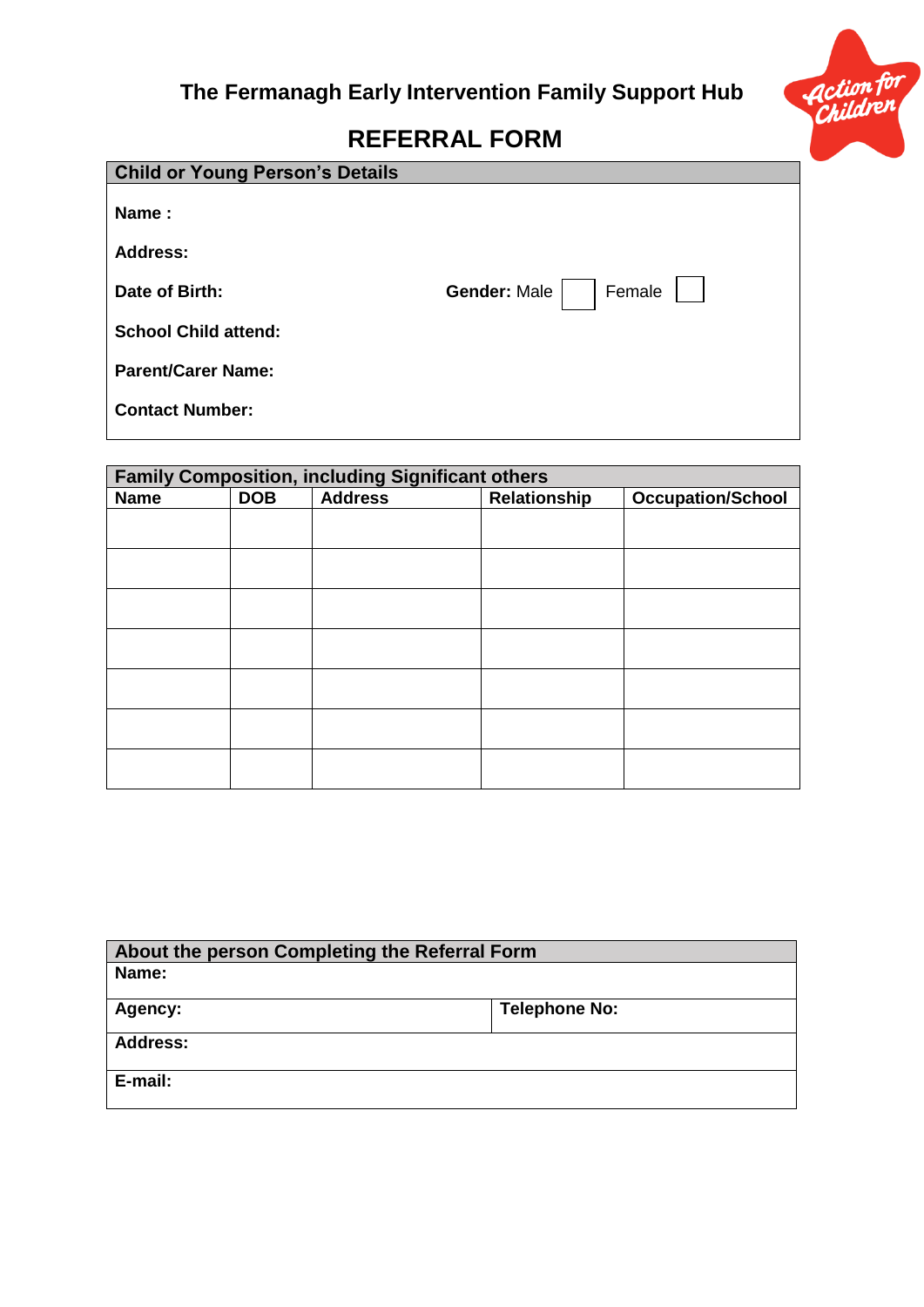# **The Fermanagh Early Intervention Family Support Hub**



| Other Agencies or Services currently supporting the family |  |                |                  |                 |
|------------------------------------------------------------|--|----------------|------------------|-----------------|
| Organisation/Role   Contact Name                           |  | <b>Address</b> | <b>Telephone</b> | <b>Aware of</b> |
|                                                            |  |                |                  | <b>Referral</b> |
|                                                            |  |                |                  |                 |
|                                                            |  |                |                  |                 |
|                                                            |  |                |                  |                 |
|                                                            |  |                |                  |                 |
|                                                            |  |                |                  |                 |
|                                                            |  |                |                  |                 |
|                                                            |  |                |                  |                 |
|                                                            |  |                |                  |                 |
|                                                            |  |                |                  |                 |
|                                                            |  |                |                  |                 |
|                                                            |  |                |                  |                 |
|                                                            |  |                |                  |                 |
|                                                            |  |                |                  |                 |
|                                                            |  |                |                  |                 |
|                                                            |  |                |                  |                 |

| Reason for referral                       |  |
|-------------------------------------------|--|
|                                           |  |
|                                           |  |
|                                           |  |
|                                           |  |
|                                           |  |
|                                           |  |
|                                           |  |
|                                           |  |
|                                           |  |
|                                           |  |
| <b>Identified Needs/Services Required</b> |  |
|                                           |  |
|                                           |  |
|                                           |  |
|                                           |  |
|                                           |  |
|                                           |  |
|                                           |  |
|                                           |  |
|                                           |  |
|                                           |  |
|                                           |  |
|                                           |  |
|                                           |  |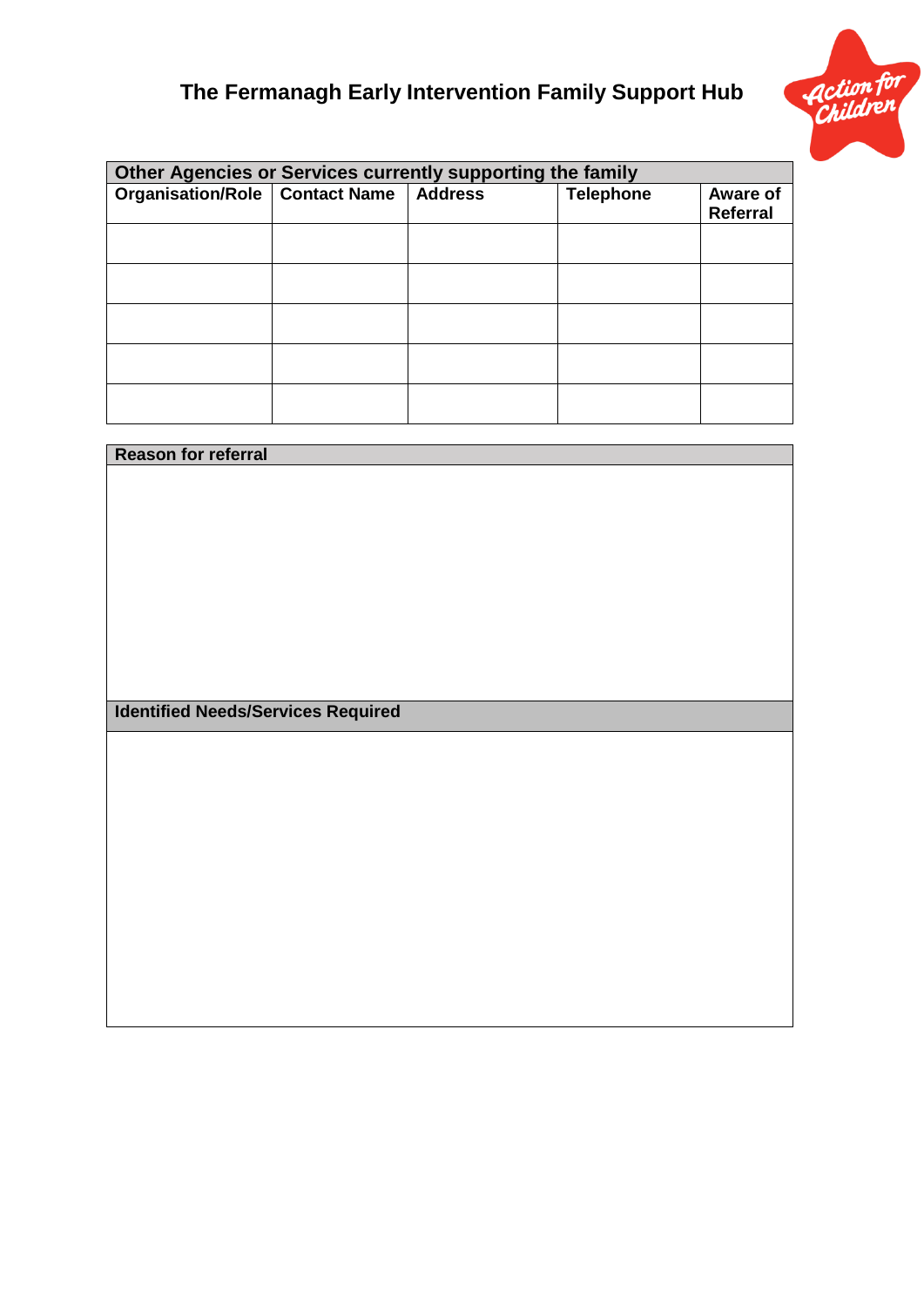

| Additional Information – please assist us to best meet the needs of this<br>family by providing details on the following, if known |
|------------------------------------------------------------------------------------------------------------------------------------|
|                                                                                                                                    |
|                                                                                                                                    |
|                                                                                                                                    |
|                                                                                                                                    |
|                                                                                                                                    |
|                                                                                                                                    |
|                                                                                                                                    |
|                                                                                                                                    |
|                                                                                                                                    |
|                                                                                                                                    |
|                                                                                                                                    |
|                                                                                                                                    |

### **Additional Information cont.**

Does the parent/carer or child/young person have any special needs, e.g. disability, dietary, medical, psychiatric condition, which we should be aware of? Yes/No

If yes, please give details

Does either parent/carer or significant adult have any convictions for a Schedule 1 Offence? Yes/No If yes please give name and details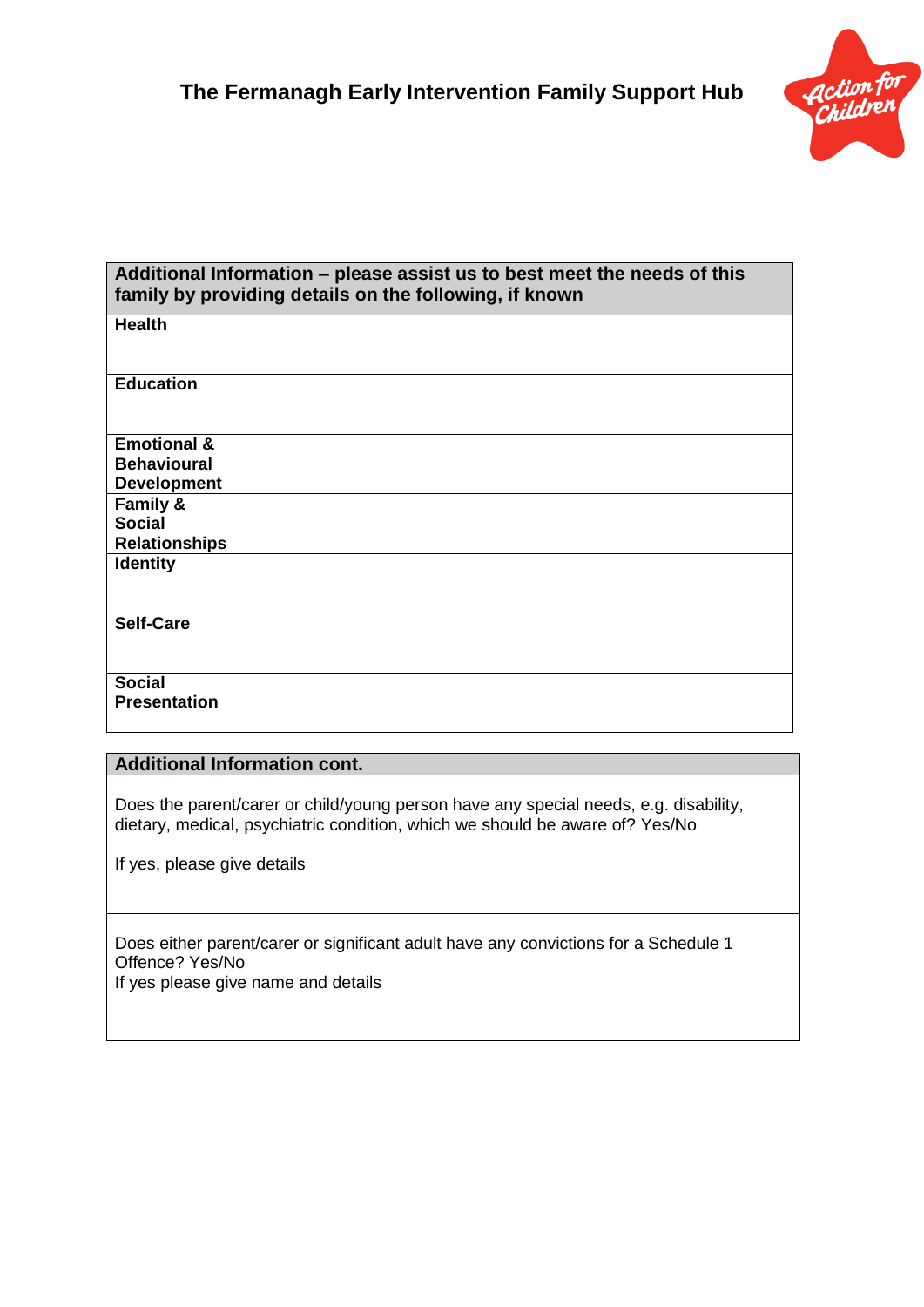

### **Social Services Involvement (please circle yes or no)**

Are the family currently or have they been previously known to Social services? Yes/No

If yes please give brief description of services provided to the family

Is the child/young person on the Child Protection Register Yes/No

Has the child/young person's name previously been on the Child Protection Register Yes/No

### **The following Information may help the family gain access to services and will help us to sign post the family to the relevant services**

Is there anyone in your household Not in Education Training or Employment and aged between 16-24 years of age. Yes/No If yes please give name and details:

Has anyone in the family ever been affected by alcohol/drug abuse, hidden harm, domestic violence, anxiety/depression. Yes / No If yes please give brief description:

| Parental Consent (please circle yes or no)                                                                    |        |  |
|---------------------------------------------------------------------------------------------------------------|--------|--|
| Has this referral been discussed and agreed with the<br>parent/child/young person?                            | Yes/No |  |
| Is the parent/child/young person aware that the referral will<br>be discussed with all relevant hub partners  | Yes/No |  |
| Does the parent/child/young person consent to onward<br>referrals to other agencies if recommended by the hub | Yes/No |  |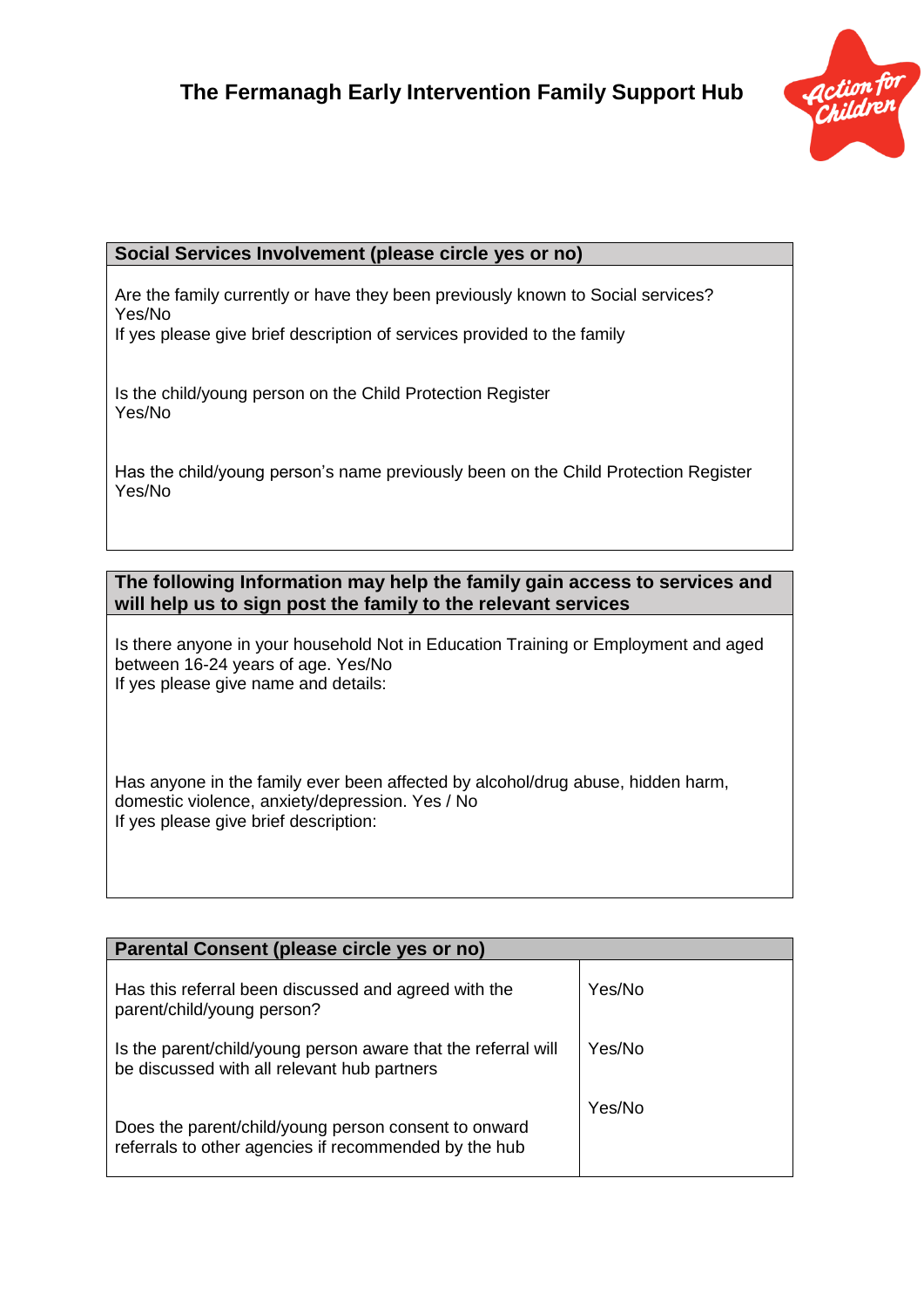

| Please sign below to confirm that you agree and consent with Action for<br>Children keeping a record of your referral and information relating to your<br>referral and consent to your referral being shared with other organisations<br>who are in a position to provide support to your family |
|--------------------------------------------------------------------------------------------------------------------------------------------------------------------------------------------------------------------------------------------------------------------------------------------------|
|                                                                                                                                                                                                                                                                                                  |
| <b>Parent/Carer</b>                                                                                                                                                                                                                                                                              |
|                                                                                                                                                                                                                                                                                                  |
|                                                                                                                                                                                                                                                                                                  |
|                                                                                                                                                                                                                                                                                                  |
|                                                                                                                                                                                                                                                                                                  |
| <b>Referrer</b>                                                                                                                                                                                                                                                                                  |
|                                                                                                                                                                                                                                                                                                  |
|                                                                                                                                                                                                                                                                                                  |
|                                                                                                                                                                                                                                                                                                  |
|                                                                                                                                                                                                                                                                                                  |
|                                                                                                                                                                                                                                                                                                  |
| <b>Please Return form to:</b>                                                                                                                                                                                                                                                                    |
| <b>Seána Connor</b>                                                                                                                                                                                                                                                                              |
| <b>Action for Children</b>                                                                                                                                                                                                                                                                       |
| <b>Fermanagh Early Intervention Family Support Hub</b>                                                                                                                                                                                                                                           |
| <b>14 Darling Street</b>                                                                                                                                                                                                                                                                         |
| <b>Enniskillen</b>                                                                                                                                                                                                                                                                               |
| Co Fermanagh                                                                                                                                                                                                                                                                                     |
| <b>BT74 7EW</b>                                                                                                                                                                                                                                                                                  |
| Tel: 02866 324181                                                                                                                                                                                                                                                                                |
| Email: seana.connor@actionforchildren.org.uk                                                                                                                                                                                                                                                     |
|                                                                                                                                                                                                                                                                                                  |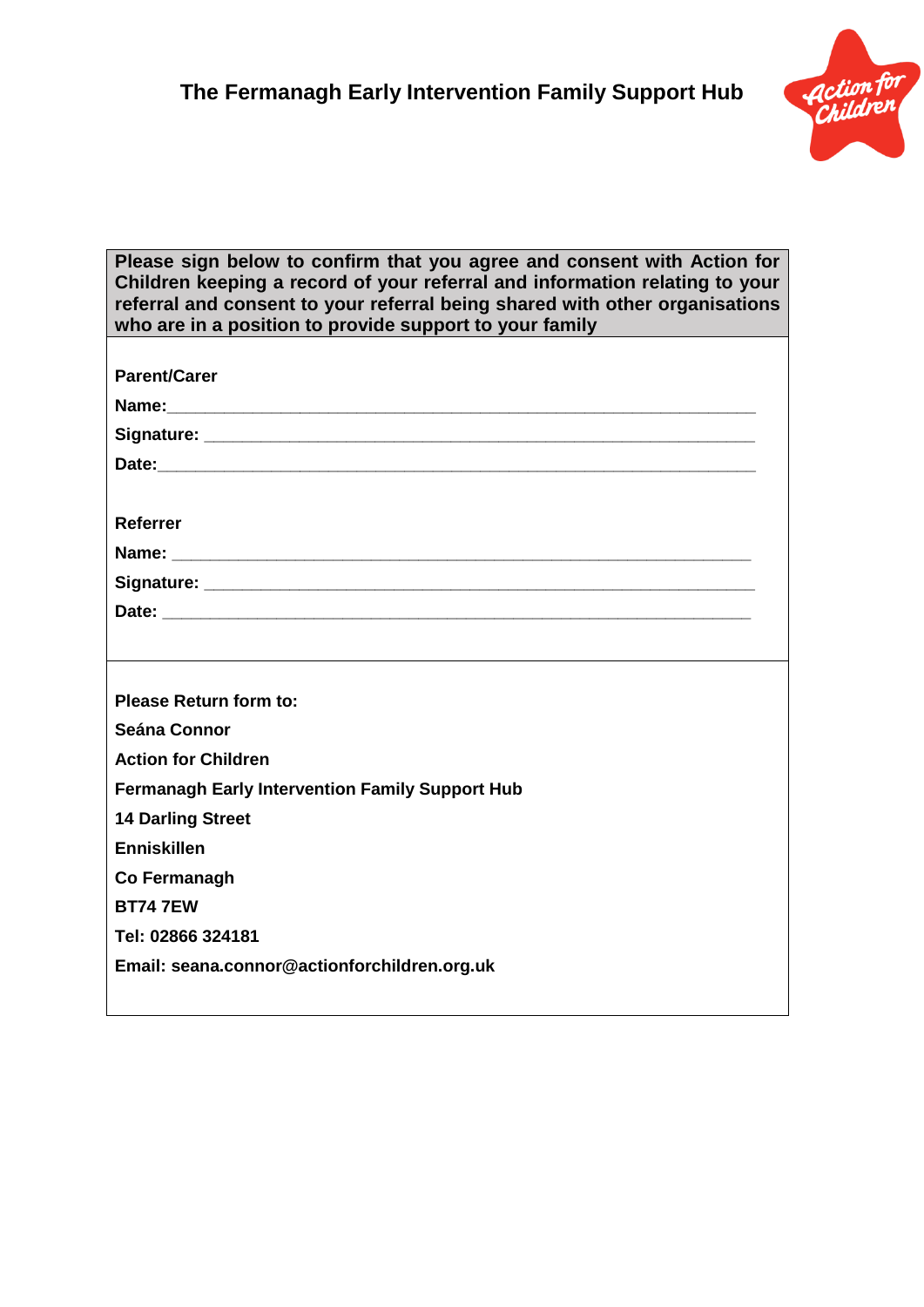## **The Fermanagh Early Intervention Family Support Hub**



### **Monitoring Information**

| (This information will be treated confidentially and is required for Action for Children statistical |  |
|------------------------------------------------------------------------------------------------------|--|
| recording purposes only)                                                                             |  |

### **Child's Ethnicity / Background**

| <b>Source</b><br>Other (specify)<br>Self-Assessment |                               |                            |  |
|-----------------------------------------------------|-------------------------------|----------------------------|--|
|                                                     |                               |                            |  |
| <b>Black or Black British</b>                       | <b>Asian or Asian British</b> | <b>White</b>               |  |
| Caribbean                                           | Indian                        | <b>White British</b>       |  |
| African                                             | Pakistani                     | White Irish                |  |
| Any other Black Background                          | Bangladeshi                   | Any other White Background |  |
| Any other Asian Background                          |                               |                            |  |
| <b>Mixed</b>                                        | <b>Other Ethnic Groups</b>    | Not given                  |  |
| White & Black Caribbean                             | Chinese                       | Not given                  |  |
| White & Black African                               | <b>Travelling Community</b>   |                            |  |
| White & Asian                                       |                               |                            |  |
|                                                     |                               |                            |  |
| ase state religious background                      |                               |                            |  |
| Protestant                                          | Catholic                      | Atheist                    |  |
| <b>Buddhist</b>                                     | Hindu                         | Jewish                     |  |
| Muslim                                              | <b>Sikh</b>                   | Religion not stated        |  |
| Any Other, please state                             |                               |                            |  |
|                                                     |                               |                            |  |